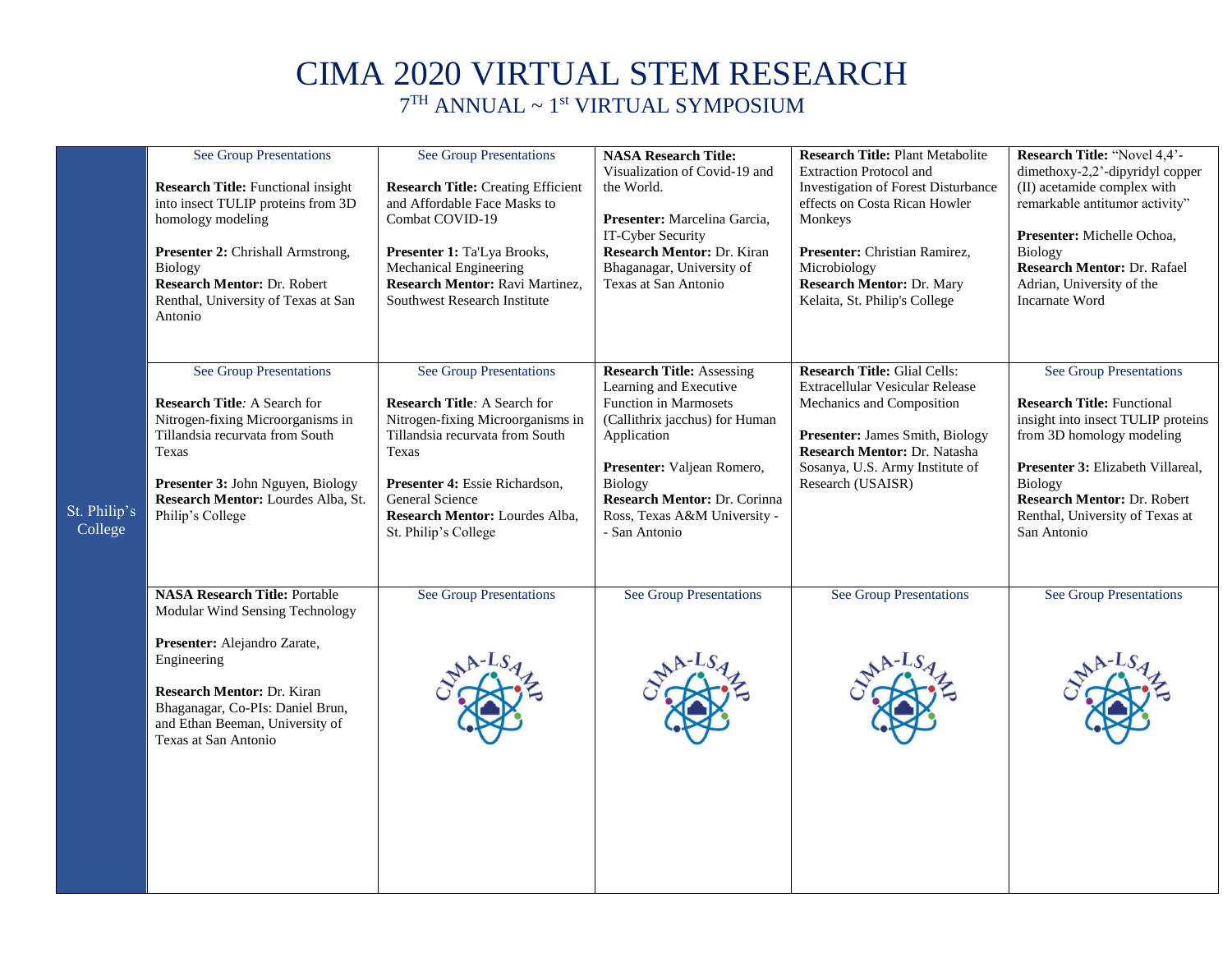| Northeast<br>Lakeview<br>College     | <b>See Group Presentations</b><br><b>Research Title:</b> Functional insight<br>into insect TULIP proteins from 3D<br>homology modeling<br>Presenter 1: Samin Alikhani,<br>Biology<br>Research Mentor: Dr. Robert<br>Renthal, University of Texas at San<br>Antonio                                   | <b>See Group Presentations</b><br><b>Research Title: Prototype</b><br>Scalable Solar-Powered<br>Aquaponics System<br>Presenter 2: Hannah Fanning,<br>Engineering<br><b>Research Mentor: Klaus Bartels,</b><br>San Antonio College     | <b>See Group Presentations</b><br><b>Research Title: Creating</b><br>Efficient and Affordable Face<br>Masks to Combat COVID-19<br>Presenter 3: Amethyst Lewis,<br><b>Biomedical Engineering</b><br><b>Research Mentor: Ravi</b><br>Novan, Southwest Research<br>Institute | <b>See Group Presentations</b><br><b>NASA Research Title:</b> The use of<br>satellite data to predict Sea ice<br>cover in the polar regions<br>Presenter 1: Haylie Rachelle<br>Schulmeier, Biology<br>Research Mentor: Dr. Wei Wang,<br>Dr. Sushil Prasad, & Dr. Hongjie<br>Xie | <b>Research Title: Copper (II)</b><br>Acetamide Complexes as<br>Potential Anti-Tumor Agents:<br>Synthesis and Structural<br>Characterization<br>Presenter: Laura Olguin, General<br>Science<br><b>Research Mentor: Dr. Rafael</b><br>Adrian, University of the<br><b>Incarnate Word</b> |
|--------------------------------------|------------------------------------------------------------------------------------------------------------------------------------------------------------------------------------------------------------------------------------------------------------------------------------------------------|---------------------------------------------------------------------------------------------------------------------------------------------------------------------------------------------------------------------------------------|---------------------------------------------------------------------------------------------------------------------------------------------------------------------------------------------------------------------------------------------------------------------------|---------------------------------------------------------------------------------------------------------------------------------------------------------------------------------------------------------------------------------------------------------------------------------|-----------------------------------------------------------------------------------------------------------------------------------------------------------------------------------------------------------------------------------------------------------------------------------------|
|                                      | <b>Research Title: Mapping Potential</b><br>Freshwater Conservation Areas in the<br>San Antonio Watershed<br>Presenter: Victoria Register, Biology<br>Research Mentor: Dr. Brian G.<br>Laub, University of Texas at San<br>Antonio                                                                   | <b>NASA Research Title: Buckling</b><br>Analysis of Hexachiral Structure<br>for use in Materials at NASA<br>Presenter: Lyann Serrano,<br>Mathematics<br>Research Mentor: Dr. David<br>Restrepo, University of Texas at<br>San Antonio | <b>See Group Presentations</b>                                                                                                                                                                                                                                            | <b>See Group Presentations</b>                                                                                                                                                                                                                                                  | <b>See Group Presentations</b>                                                                                                                                                                                                                                                          |
|                                      | <b>See Group Presentations</b><br><b>NASA Research Title:</b> The use of<br>satellite data to predict Sea ice cover<br>in the polar regions.<br>Presenter 2: Nii Nmashie Adjei,<br>Information Assure and<br>CyberSecurity<br>Research Mentor: Dr. Wei Wang,<br>Dr. Sushil Prasad, & Dr. Hongjie Xie | <b>See Group Presentations</b><br><b>Research Title: Beach Cleaning</b><br>Robot<br>Presenter 2: Keter Cubas,<br>Mechanical Engineering<br>Research Mentor: Dr. Dan<br>Dimitriu, San Antonio College                                  | <b>Research Title: Mapping</b><br><b>Potential Freshwater</b><br>Conservation Areas in The San<br>Antonio Watershed<br>Presenter: Logan Day,<br>Biology<br>Research Mentor: Dr. Brian<br>Laub, University of Texas at<br>San Antonio                                      | See Group Presentations<br><b>Research Title: Beach Cleaning</b><br>Robot<br>Presenter 3: Christian De Luna,<br>Mechanical Engineering<br>Research Mentor: Dr. Dan<br>Dimitriu, San Antonio College                                                                             | See Group Presentations<br><b>Research Title: Creating</b><br><b>Efficient and Affordable Face</b><br>Masks to Combat COVID-19<br>Presenter 2: Chris Garza,<br>Mechanical Engineering<br>Research Mentor: Ravi Novan,<br>Southwest Research Institute                                   |
| <b>Northwest</b><br>Vista<br>College | See Group Presentations<br><b>Research Title: Beach Cleaning</b><br>Robot<br>Presenter 1: Efrain Rivera,<br><b>Computer Engineering</b><br>Research Mentor: Dr. Dan Dimitriu,<br>San Antonio College                                                                                                 | <b>Research Title: Utilizing Quantum</b><br>Dots to Improve Solar Cell<br>Efficiency<br>Presenter: Castulo Villagomez,<br>Physics<br>Research Mentor: Dr. Arturo<br>Ayon, University of Texas at San<br>Antonio                       | <b>Engineering and Biology</b><br><b>Research Title: Prototype</b><br>Scalable Solar-Powered<br>Aquaponics System<br><b>Presenter 1: Cameron</b><br>Feldhusen, Engineering<br>Engineering<br><b>Research Mentor: Klaus</b><br>Bartels, San Antonio College                | See Group Presentations                                                                                                                                                                                                                                                         | <b>See Group Presentations</b>                                                                                                                                                                                                                                                          |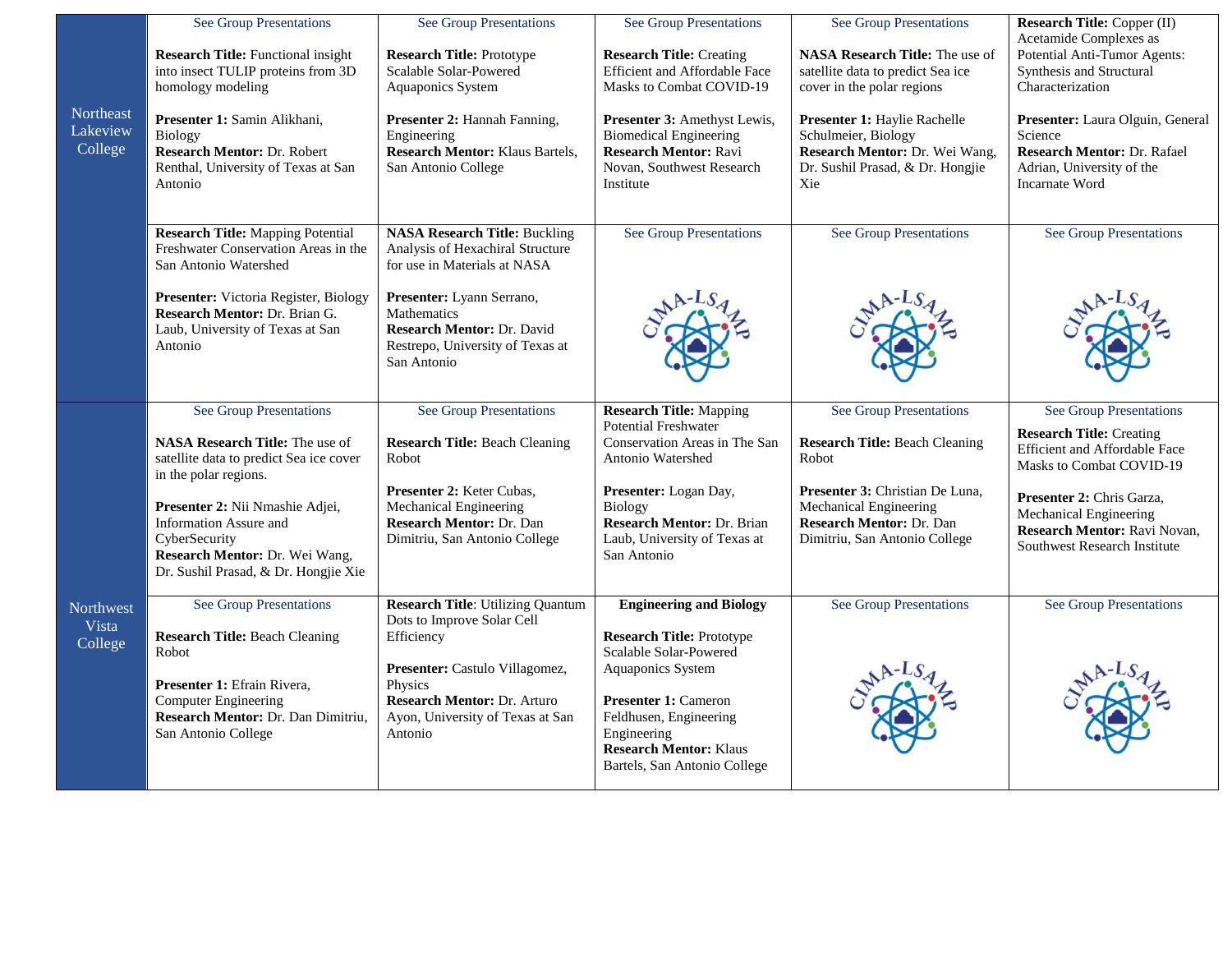| Palo Alto<br>College      | <b>Research Title: The Marmoset</b><br>Aging Project: Marmoset<br>Locomotion<br>Presenter: Addaline Alvarez,<br>Biology<br>Research Mentor: Dr. Corinna Ross,<br>Texas A&M University -- San<br>Antonio                                                        | <b>Research Title: Artificial burrows</b><br>as a conservation strategy for the<br>Western Burrowing Owl<br>Presenter: Isabel Castro-Martinez,<br>Biology<br>Research Mentor: Dr. Robert<br>Miranda, Palo Alto College                        | Research Title: "Synthesis,<br>Characterization and Antitumor<br>Activity of a Novel Copper (II)<br>Acetamide Complex with 4,4'-<br>dimethyl-2,2'-bipyridine as<br>Ancillary Ligand"<br>Presenter: Amber Fuentes,<br>Biology<br>Research Mentor: Dr. Rafael<br>Adrian, University of the<br><b>Incarnate Word</b> | <b>NASA Research Title: Improving</b><br>Best Management Practices for<br>Sensitive Karst Features on the<br><b>Edwards Aquifer Recharge Zone</b><br>Presenter: Raul Flores,<br>Engineering<br>Research Mentor: Dr. Yongli<br>Gao, University of Texas at San<br>Antonio | <b>NASA Research Title:</b> Intro to<br>Supervised Learning: Linear<br><b>Regression Analysis</b><br>Presenter: Jacob Lyda, Chemical<br>Engineering<br>Research Mentor: Dr. Adel<br>Alaeddini, University of Texas at<br>San Antonio                                   |
|---------------------------|----------------------------------------------------------------------------------------------------------------------------------------------------------------------------------------------------------------------------------------------------------------|-----------------------------------------------------------------------------------------------------------------------------------------------------------------------------------------------------------------------------------------------|-------------------------------------------------------------------------------------------------------------------------------------------------------------------------------------------------------------------------------------------------------------------------------------------------------------------|--------------------------------------------------------------------------------------------------------------------------------------------------------------------------------------------------------------------------------------------------------------------------|------------------------------------------------------------------------------------------------------------------------------------------------------------------------------------------------------------------------------------------------------------------------|
|                           | <b>NASA Research Title: Molecular</b><br>Dynamics Simulations for Metallic<br><b>Energy Potentials</b><br>Presenter: David Perez, Engineering<br>Research Mentors: Dr. Wei Gao,<br>University of Texas at San Antonio                                          | <b>Research Title: Mapping of Fish</b><br>Biodiversity in the San Antonio<br>Watershed<br><b>Presenter:</b> Jamie Ramos, Biology<br><b>Research Mentor: Dr. Brian</b><br>Laub, University of Texas at San<br>Antonio                          | <b>Research Title: Analysis of</b><br>audio recordings to better<br>understand manatee<br>vocalizations<br>Presenter: Gabriella Rios,<br>Biology<br>Research Mentor: Dr. Robert<br>Miranda, Palo Alto College                                                                                                     | <b>Research Title:</b> Evaluating the<br>Role of Capillary Stalls and<br>Cerebral Blood Flow in<br><b>Alzheimer's Disease</b><br>Presenter: Lyndsy Stacy, Biology<br><b>Research Mentor: Dr. Robert</b><br>Miranda, Palo Alto College                                    | See Group Presentations<br><b>Research Title: A Search for</b><br>Nitrogen-fixing Microorganisms<br>in Tillandsia recurvata from<br>South Texas<br>Presenter 2: Victor Saloum,<br>Biology, Palo Alto College<br>Research Mentor: Lourdes Alba,<br>St. Philip's College |
| San<br>Antonio<br>College | <b>Research Title: Mapping Water</b><br>Quality Impairments in the San<br><b>Antonio River Watershed</b><br>Presenter: Skyla Garcia, Biology<br>Research Mentor: Dr. Brian Laub,<br>University of Texas at San Antonio                                         | See Group Presentations<br><b>Research Title: Prototype</b><br>Scalable Solar-Powered<br>Aquaponics System<br>Presenter 3: Eugenio Elizondo,<br>Biology, San Antonio College<br><b>Research Mentor: Klaus Bartels,</b><br>San Antonio College | <b>Research Title: Using Rhesus</b><br>Macaque Blood Cell Counts to<br><b>Identify Links Between Health</b><br>and Behavior<br>Presenter: Vida Fakhri,<br>Biology<br>Research Mentor: Dr. Robert<br>Miranda, Palo Alto College                                                                                    | See Group Presentations<br><b>Research Title: Prototype</b><br>Scalable Solar-Powered<br>Aquaponics System<br>Presenter 4: Paloma Cerda Garcia,<br>Biology, San Antonio College<br><b>Research Mentor: Klaus Bartels,</b><br>San Antonio College                         | <b>Research Title: Bee Bluff</b><br><b>Gravity Anomaly</b><br>Presenter: Elizabeth Keller,<br><b>Environmental Science</b><br><b>Research Mentor: Dwight</b><br>Jurena, San Antonio College                                                                            |
|                           | <b>NASA Research Title: Satellite</b><br>Remote Sensing of Extreme<br>Snowpack Melting on Eagle Island,<br>Antarctica<br><b>Presenter:</b> Andre Michon, Physics<br><b>Research Mentor: Dr. Alberto</b><br>Mestas-Nuñez, University of Texas at<br>San Antonio | <b>Research Title:</b> Exploring the<br>Relationship Between Blood Cell<br>Counts and Health in Rhesus<br>Macaques<br>Presenter: Parisa Sharif, Biology<br>Research Mentor: Dr. Robert<br>Miranda, Palo Alto College                          | <b>See Group Presentations</b>                                                                                                                                                                                                                                                                                    | See Group Presentations                                                                                                                                                                                                                                                  | See Group Presentations                                                                                                                                                                                                                                                |